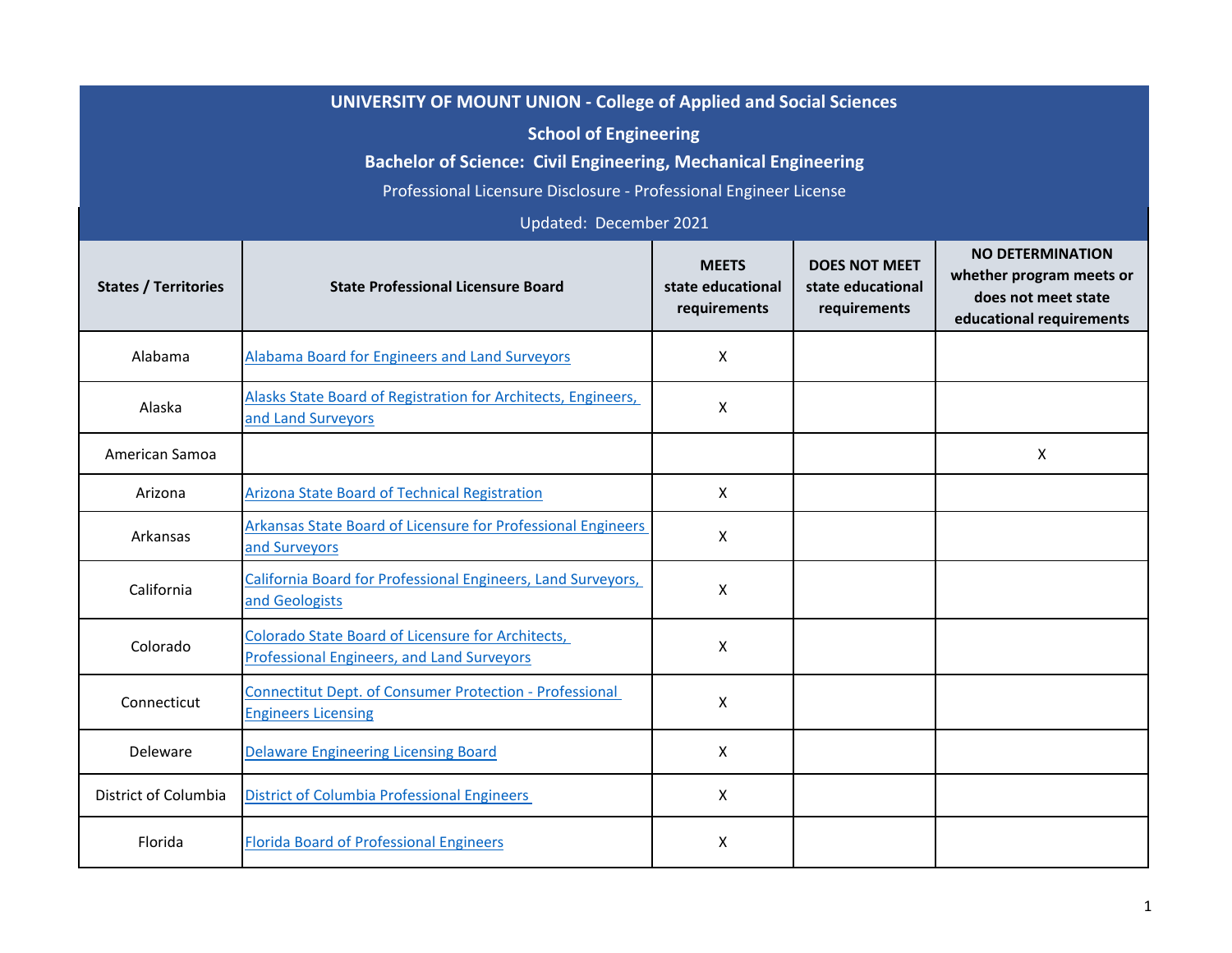| Georgia       | Georgia Board of Professional Engineers & Land Surveyors                                              | $\mathsf{X}$   |  |
|---------------|-------------------------------------------------------------------------------------------------------|----------------|--|
| Guam          | <b>Guam Board of Registration for Professional Engineers,</b><br><b>Architects and Land Surveyors</b> | $\mathsf{X}$   |  |
| Hawaii        | Hawaii Board of Professional Engineers, Architects, Sureyors<br>& Landscape Architects                | $\mathsf{X}$   |  |
| Idaho         | <b>Board of Licensure of Professional Engineers and</b><br><b>Professional Land Surveyors</b>         | $\mathsf{X}$   |  |
| Illinois      | <b>Illinois DFPR Professional Engineering</b>                                                         | $\mathsf{X}$   |  |
| Indiana       | <b>Indiana State Board of Registration for Professional</b><br><b>Engineers</b>                       | $\mathsf{X}$   |  |
| lowa          | lowa Professional Licensing Bureau - Engineers & Land<br><b>Surveyors</b>                             | $\pmb{\times}$ |  |
| Kansas        | Kansas State Board of Technical Professions - Engineers                                               | $\mathsf{X}$   |  |
| Kentucky      | Kentucky Board of Engineers & Land Surveyors                                                          | $\mathsf{X}$   |  |
| Louisiana     | Louisiana Professional Engineering and Land Surveying Board                                           | $\mathsf{X}$   |  |
| Maine         | Maine Board of Licensure for Professional Engineers                                                   | $\mathsf{X}$   |  |
| Maryland      | <b>Maryland Board for Professional Engineers</b>                                                      | $\mathsf{X}$   |  |
| Massachusetts | Massachusetts Board of Registration of Professional<br><b>Engineers and Land Surveyors</b>            | $\mathsf{X}$   |  |
| Michigan      | Michigan Dept. of Licensing & Regulatory Affairs -<br><b>Professional Engineers</b>                   | $\mathsf{X}$   |  |
| Minnesota     | Minnesota Board of AELSLAGID (includes Engineers)                                                     | $\mathsf{X}$   |  |
| Mississippi   | Mississippi Board of Licensure for Professional Engineers and<br><b>Surveyors</b>                     | X              |  |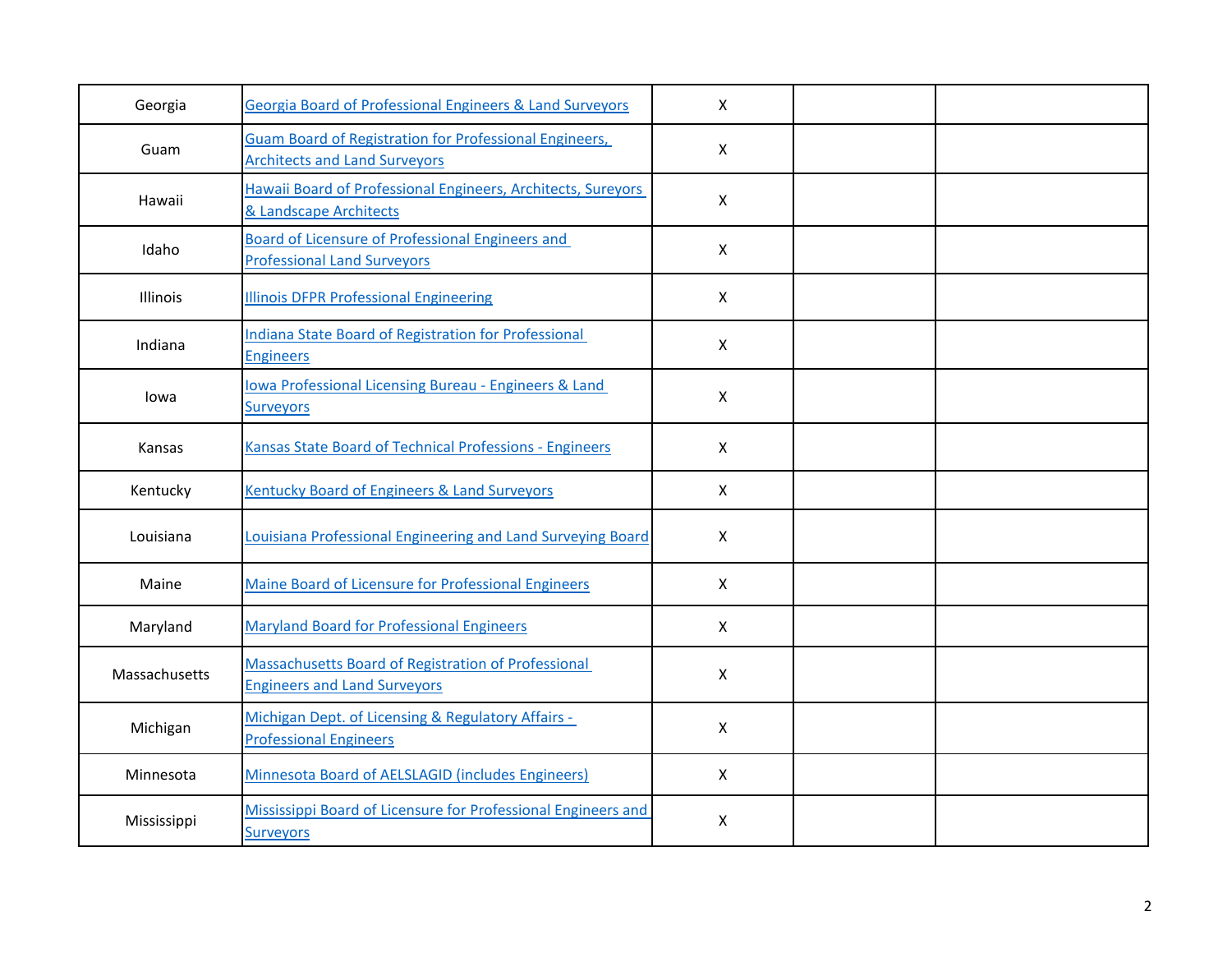| Missouri                    | Missouri Div. of Professional Registration APEPLSPLA<br>(includes Engineers)                       | $\mathsf{X}$   |  |
|-----------------------------|----------------------------------------------------------------------------------------------------|----------------|--|
| Montana                     | Montana Board of Professional Engineers and Land<br><b>Surveyors</b>                               | $\mathsf{X}$   |  |
| Nebraska                    | <b>State of Nebraska Board of Engineers and Architects</b>                                         | $\mathsf{X}$   |  |
| Nevada                      | Nevada Board of Professional Engineers & Land Surveyors                                            | $\mathsf{X}$   |  |
| New Hampshire               | <b>New Hampshire OPLC Board of Professional Engineers</b>                                          | $\mathsf{X}$   |  |
| New Jersey                  | New Jersey State Board of Professional Engineers & Land<br><b>Surveyors</b>                        | $\pmb{\times}$ |  |
| New Mexico                  | New Mexico Board of Licensure for Professional Engineers &<br><b>Surveyors</b>                     | $\mathsf{X}$   |  |
| New York                    | <b>New York SED Professional Engineering &amp; Land Surveying</b>                                  | $\mathsf{X}$   |  |
| North Carolina              | North Carolina Board of Examiners for Engineers & Surveyors                                        | $\mathsf{X}$   |  |
| North Dakota                | North Dakota State Board of Registration for Professional<br><b>Engineers &amp; Land Surveyors</b> | $\mathsf{X}$   |  |
| Northern Mariana<br>Islands | <b>CNMI Board of Professional Licensing / HCPLB</b>                                                | $\mathsf{X}$   |  |
| Ohio                        | <b>Ohio Board of Engineers &amp; Surveyors</b>                                                     | $\mathsf{X}$   |  |
| Oklahoma                    | Oklahoma State Board of Licensure for Professional<br><b>Engineers &amp; Land Surveyors</b>        | $\mathsf{X}$   |  |
| Oregon                      | Oregon State Board of Examiners for Engineering & Land<br><b>Surveying</b>                         | $\pmb{\times}$ |  |
| Pennsylvania                | Pennsylvnia DOS Board of Engineers, Land Surveyors &<br>Geologists                                 | X              |  |